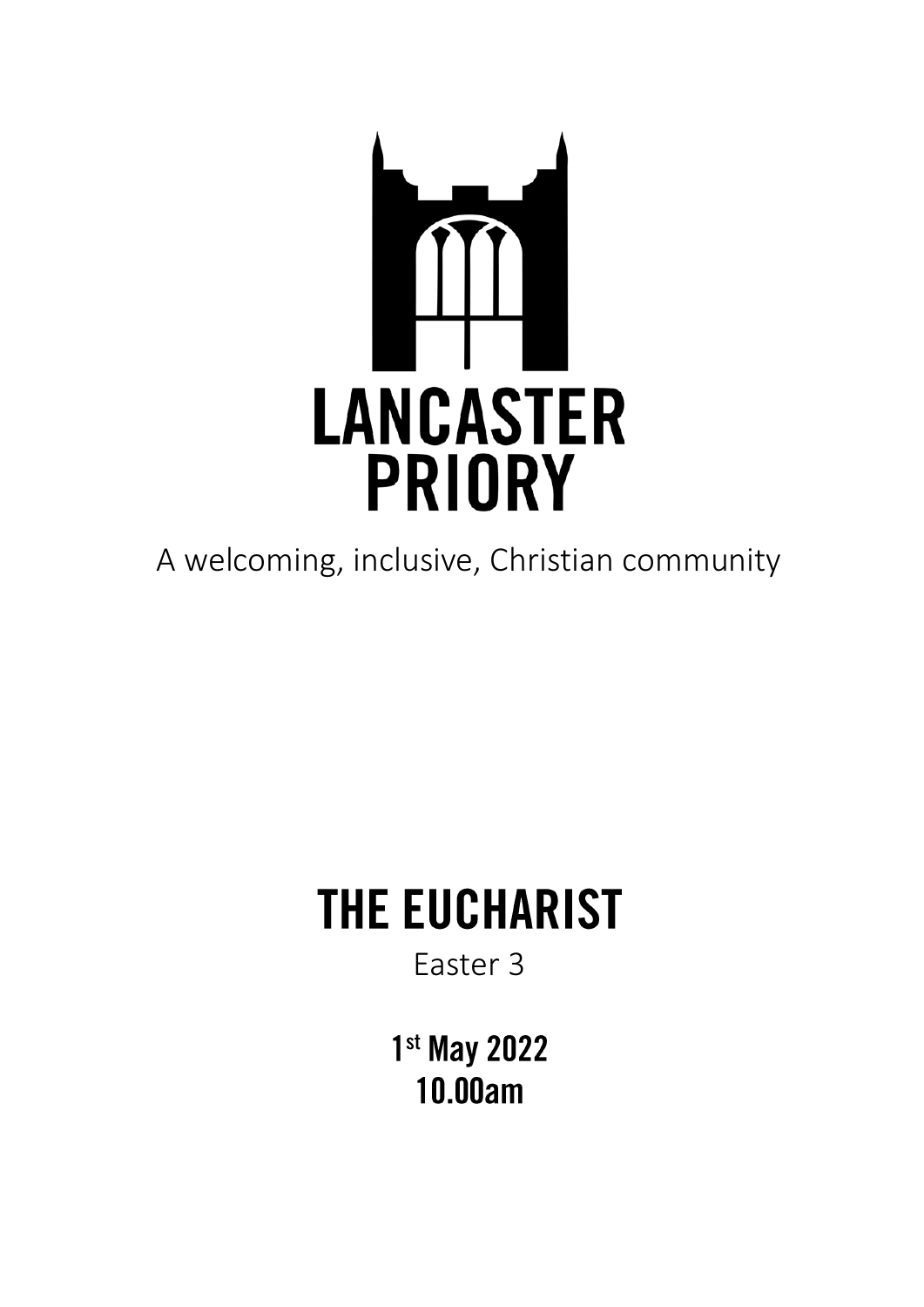## **Welcome to Lancaster Priory**

We are really pleased that you are worshipping with us today. Wherever you have come from, this is your church and you are unconditionally welcome.

The Great Fifty Days of Eastertide form a single festival period in which the tone of joy created at the Easter Vigil is sustained through the following seven weeks, and the Church celebrates the gloriously risen Christ:

Triumphant in his glory now, his sceptre ruleth all, earth, heaven and hell before him bow, and at his footstool fall. (*Fulbert of Chartres*)

Early Christians gave the name Pentecost to this whole fifty-day span of rejoicing, which Tertullian calls 'this most joyful period' (*laetissimum spatium*). It is sometimes also called 'Great Sunday'. In those places where the custom of lighting the Easter Candle at the beginning of Easter is followed, the lit Candle stands prominently in church for all the Eastertide services. The Alleluia appears frequently in liturgical speech and song; and white or gold vestments and decorations emphasize the joy and brightness of the season.

#### Today's service (Easter 3):

President: The Revd Leah Vasey-Saunders Preacher: The Revd Dr Susan Salt The Readers Dawn Cheetham, Sue Clark. Intercessor: Gill Jenkinson Organist: Ian Pattinson FRCO, Priory Organist Choir: Boys & ATB. Setting: *Little Organ Mass* (Haydn)

Today's Booklet is sponsored by… Tuesday Morning Fellowship In grateful thanks for all the friendship shared every Tuesday morning.

#### **Acknowledgements**

*Common Worship: Services and Prayers for the Church of England, Pastoral Services* and *Times and Seasons,* material from which is included in this service, are copyright © The Archbishops' Council 2000, 2005 and 2006. The Scripture quotations contained herein are from The New Revised Standard Version Bible, Anglicised Edition, copyright © 1989, 1995, National Council of the Churches of Christ in the USA. Used by permission. All rights reserved. *Christian Copyright Licence 849167 and Music Reproduction Licence M267952, Lancaster Priory.*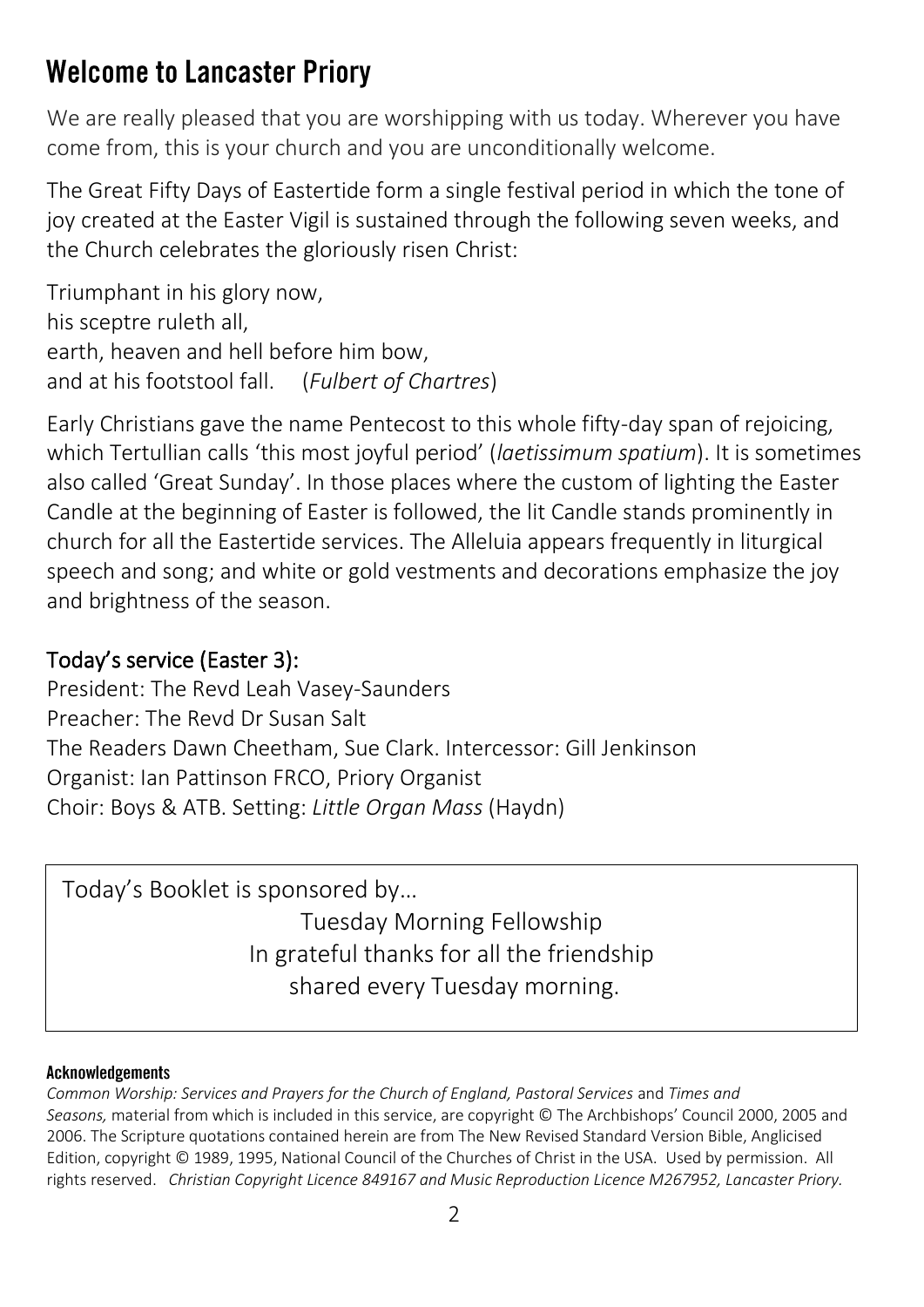## The Welcome and Notices

*Please stand as the choir, servers and clergy and we sing the hymn and the altar is censed.*

## **Hymn**  $(117)$

The Day of Resurrection! Earth, tell it out abroad; the Passover of gladness, the Passover of God! from death to life eternal, from earth unto the sky, our Christ hath brought us over with hymns of victory.

2. Our hearts be pure from evil, that we may see aright the Lord in rays eternal of resurrection-light; and, listening to his accents, may hear so calm and plain his own 'All hail', and, hearing, may raise the victor strain.

3. Now let the heavens be joyful, and earth her song begin, the round world keep high triumph, and all that is therein; let all things seen and unseen their notes of gladness blend, for Christ the Lord is risen, our joy that hath no end. Tr. John Neale (1816-66)

## **The Greeting** The president says

In the name of the Father, and of the Son, and of the Holy Spirit. Amen. The Lord be with you **And also with you.** Alleluia. Christ is risen. He is risen indeed. Alleluia!

*Young Church and their leaders gather at the front and the president prays with them before they go to their activities.*

## **Prayers of Penitence and Forgiveness** The deacon says

Christ our passover lamb has been sacrificed for us. Let us therefore rejoice by putting away all malice and evil and confessing our sins with a sincere and true heart.

Almighty God, our heavenly Father, we have sinned against you and against our neighbour in thought and word and deed, through negligence, through weakness, through our own deliberate fault. We are truly sorry and repent of all our sins. For the sake of your Son Jesus Christ, who died for us, forgive us all that is past and grant that we may serve you in newness of life to the glory of your name.Amen.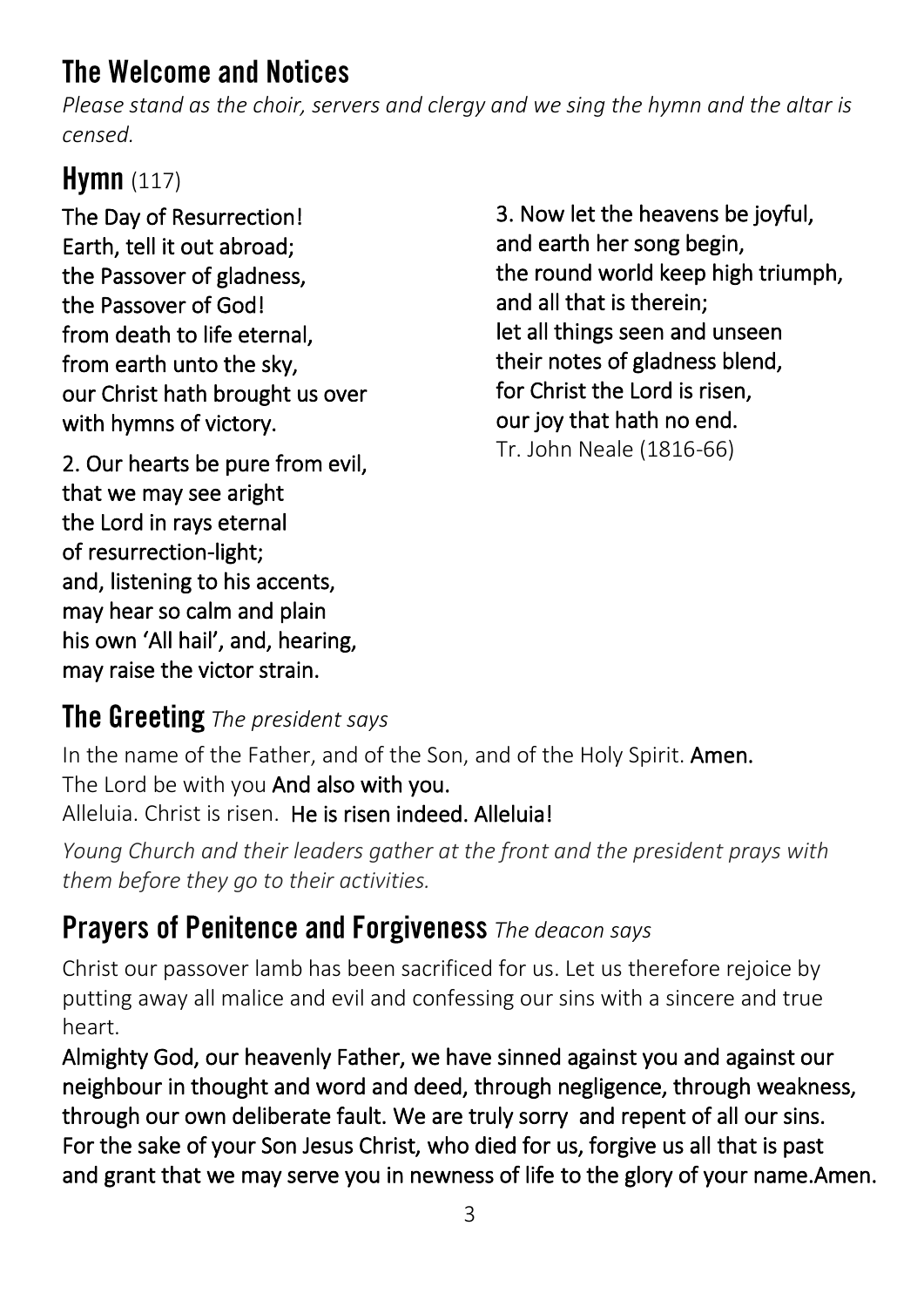The kingdom is yours, but we turn away from your just rule: Lord, have mercy. Lord, have mercy.

The power is yours, but we trust in our own power and strength: Christ, have mercy. Christ, have mercy.

The glory is yours, but we fall short of the glory of God: Lord, have mercy. Lord, have mercy.

# **The Absolution** The priest says

May the Father of all mercies cleanse you from your sins, and restore you in his image to the praise and glory of his name, through Jesus Christ our Lord. **Amen.** 

## **The Gloria** The choir sings

Glory to God in the highest, and peace to his people on earth. Lord God, heavenly King, almighty God and Father, we worship you, we give you thanks, we praise you for your glory. Lord Jesus Christ, only Son of the Father, Lord God, Lamb of God, you take away the sin of the world: have mercy on us; you are seated at the right hand of the Father: receive our prayer. For you alone are the Holy One, you alone are the Lord, you alone are the Most High, Jesus Christ, with the Holy Spirit, in the glory of God the Father. Amen.

#### **The Collect** The priest says 'let us pray' and silence is kept.

Risen Christ, you filled your disciples with boldness and fresh hope: strengthen us to proclaim your risen life and fill us with your peace, to the glory of God the Father. Amen.

*Please sit.*

## The First Reading  $Acts$  9.1-20

# *A reading from the Book of the Acts of the Apostles*

Meanwhile Saul, still breathing threats and murder against the disciples of the Lord, went to the high priest and asked him for letters to the synagogues at Damascus, so that if he found any who belonged to the Way, men or women, he might bring them bound to Jerusalem. Now as he was going along and approaching Damascus, suddenly a light from heaven flashed around him. He fell to the ground and heard a voice saying to him, 'Saul, Saul, why do you persecute me?' He asked, 'Who are you, Lord?' The reply came, 'I am Jesus, whom you are persecuting. But get up and enter the city, and you will be told what you are to do.' The men who were travelling with him stood speechless because they heard the voice but saw no one. Saul got up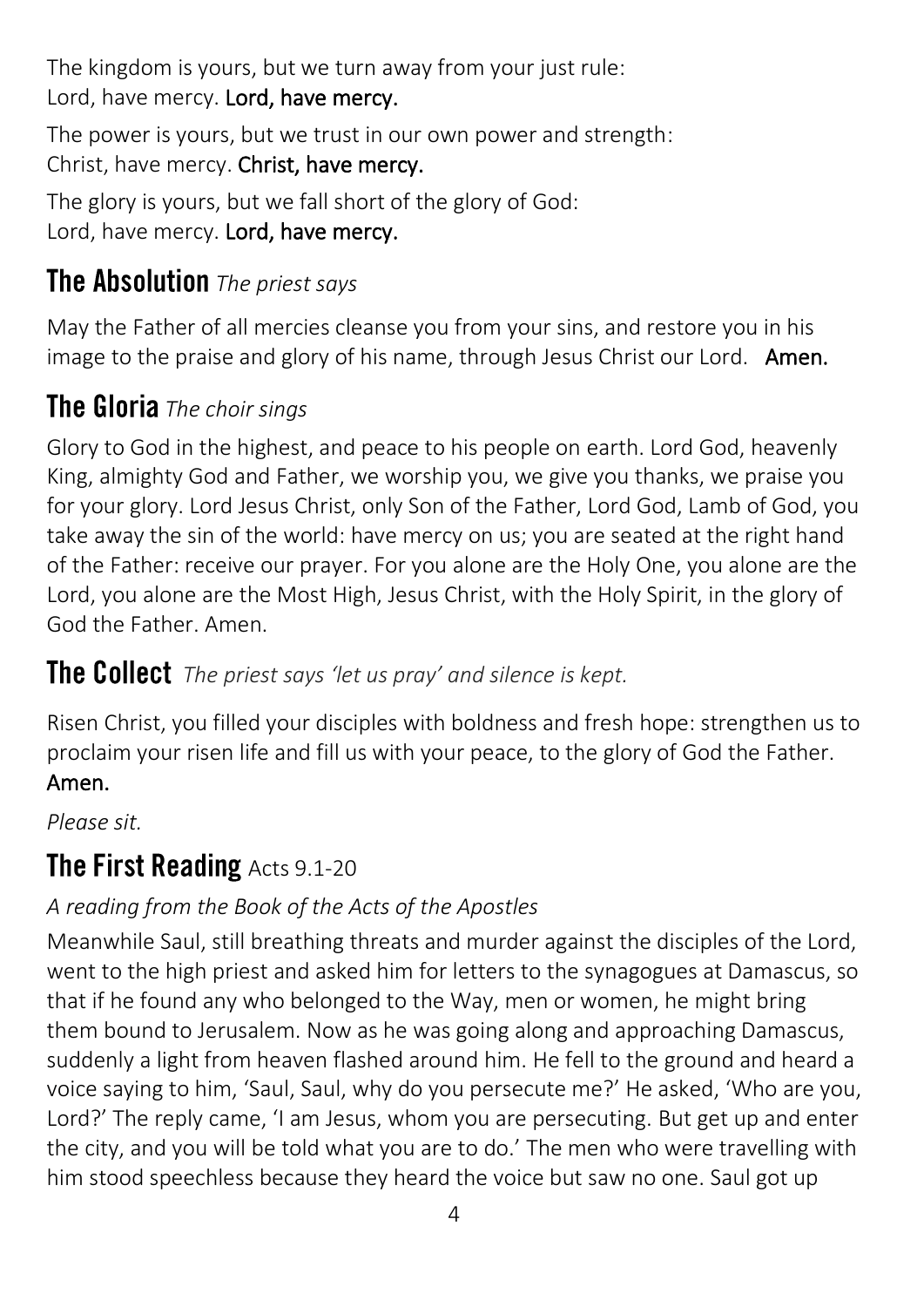from the ground, and though his eyes were open, he could see nothing; so they led him by the hand and brought him into Damascus. For three days he was without sight, and neither ate nor drank.

Now there was a disciple in Damascus named Ananias. The Lord said to him in a vision, 'Ananias.' He answered, 'Here I am, Lord.' The Lord said to him, 'Get up and go to the street called Straight, and at the house of Judas look for a man of Tarsus named Saul. At this moment he is praying, and he has seen in a vision a man named Ananias come in and lay his hands on him so that he might regain his sight.' But Ananias answered, 'Lord, I have heard from many about this man, how much evil he has done to your saints in Jerusalem; and here he has authority from the chief priests to bind all who invoke your name.' But the Lord said to him, 'Go, for he is an instrument whom I have chosen to bring my name before Gentiles and kings and before the people of Israel; I myself will show him how much he must suffer for the sake of my name.' So Ananias went and entered the house. He laid his hands on Saul and said, 'Brother Saul, the Lord Jesus, who appeared to you on your way here, has sent me so that you may regain your sight and be filled with the Holy Spirit.' And immediately something like scales fell from his eyes, and his sight was restored. Then he got up and was baptized, and after taking some food, he regained his strength. For the Word of the Lord. Thanks be to God

#### **Gradual Hymn** (LP 6) *We stand to sing*

Speak, O Lord, as we come to You To receive the food of Your Holy Word Take Your truth, plant it deep in us Shape and fashion us in Your likeness

2. That the light of Christ might be seen today In our acts of love and our deeds of faith Speak, O Lord, and fulfill in us All Your purposes for Your glory

3. Teach us Lord, full obedience Holy reverence, true humility Test our thoughts and our attitudes In the radiance of Your purity

4. Cause our faith to rise, cause our eyes to see Your majestic love and authority Words of pow'r that can never fail Let their truth prevail over unbelief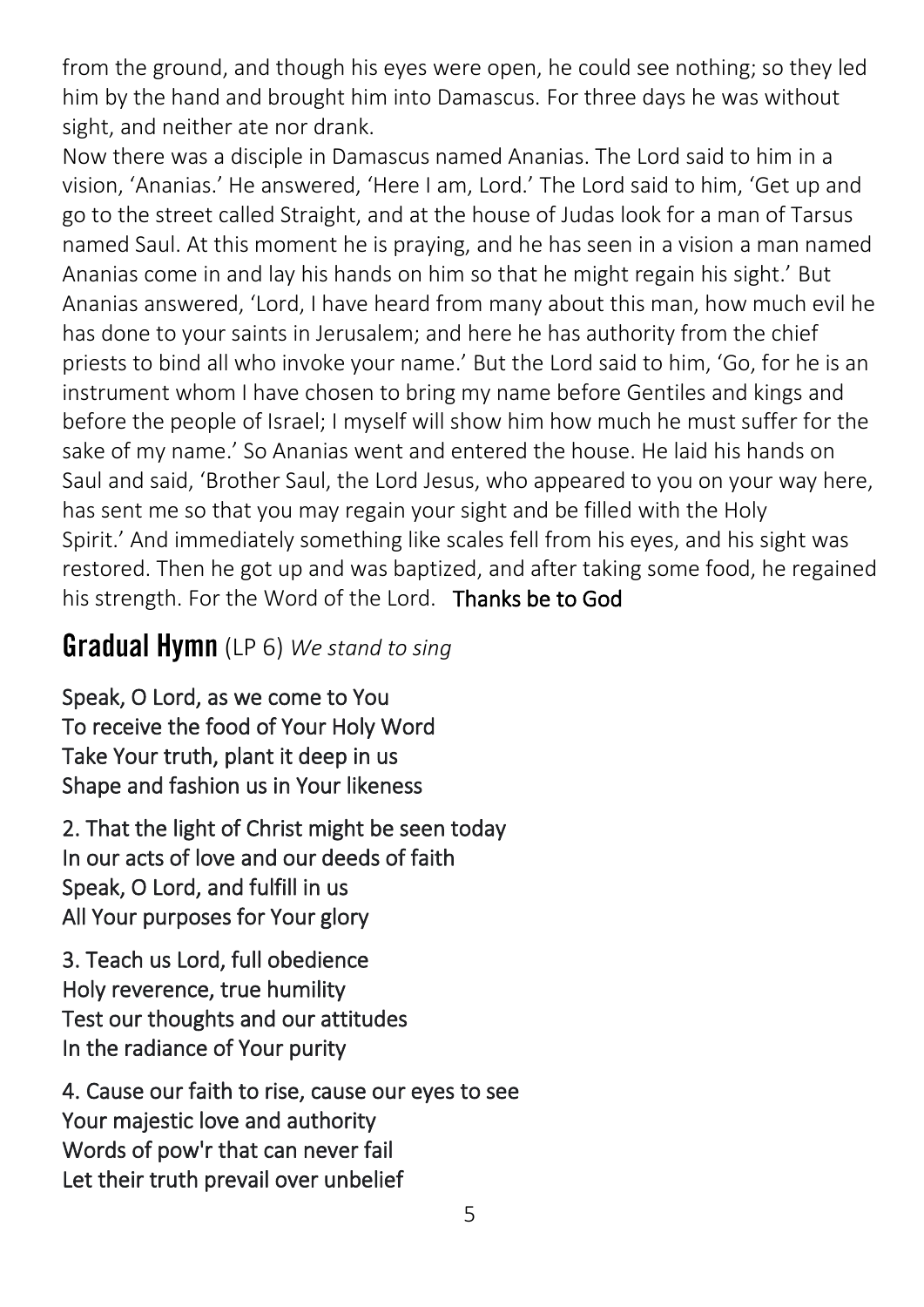5. Speak, O Lord, and renew our minds Help us grasp the heights of Your plans for us Truths unchanged from the dawn of time That will echo down through eternity

6. And by grace we'll stand on Your promises And by faith we'll walk as You walk with us Speak, O Lord, till Your church is built And the earth is filled with Your glory

Keith Getty & Stuart Townend

## **The Second Reading Revelation 5.11-14**

#### *A reading from the Revelation to John*

I, John, looked, and I heard the voice of many angels surrounding the throne and the living creatures and the elders; they numbered myriads of myriads and thousands of thousands, singing with full voice, 'Worthy is the Lamb that was slaughtered to receive power and wealth and wisdom and might and honour and glory and blessing!' Then I heard every creature in heaven and on earth and under the earth and in the sea, and all that is in them, singing, 'To the one seated on the throne and to the Lamb be blessing and honour and glory and might for ever and ever!' And the four living creatures said, 'Amen!' And the elders fell down and worshipped.

For the Word of the Lord. Thanks be to God

# The Gospel Reading John 21.1-19

*Please stand for the Gospel Acclamation, the cantor sings*

Alleluia, alleluia, alleluia Alleluia, alleluia, alleluia. I am the first and the last, says the Lord, and the living one; I was dead, and behold I am alive for evermore. Alleluia, alleluia, alleluia

*The deacon says* Alleluia. Christ is risen. He is risen indeed. Alleluia! Hear the Gospel of our Lord Jesus Christ according to John Glory to you, O Lord

Jesus showed himself again to the disciples by the Sea of Tiberias; and he showed himself in this way. Gathered there together were Simon Peter, Thomas called the Twin, Nathanael of Cana in Galilee, the sons of Zebedee, and two others of his disciples. Simon Peter said to them, 'I am going fishing.' They said to him, 'We will go with you.' They went out and got into the boat, but that night they caught nothing. Just after daybreak, Jesus stood on the beach; but the disciples did not know that it was Jesus. Jesus said to them, 'Children, you have no fish, have you?'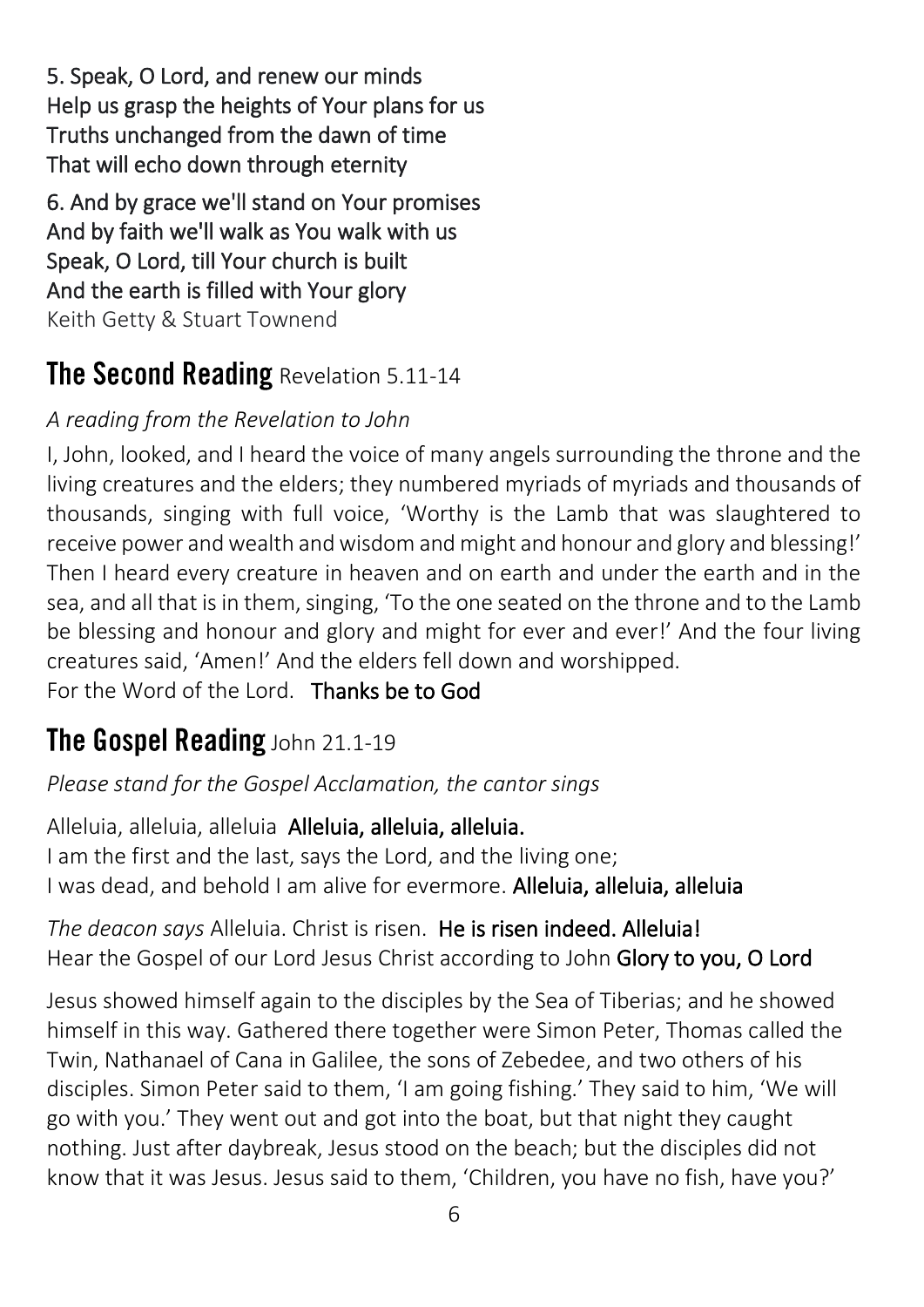They answered him, 'No.' He said to them, 'Cast the net to the right side of the boat, and you will find some.' So they cast it, and now they were not able to haul it in because there were so many fish. That disciple whom Jesus loved said to Peter, 'It is the Lord!' When Simon Peter heard that it was the Lord, he put on some clothes, for he was naked, and jumped into the lake. But the other disciples came in the boat, dragging the net full of fish, for they were not far from the land, only about a hundred yards off. When they had gone ashore, they saw a charcoal fire there, with fish on it, and bread. Jesus said to them, 'Bring some of the fish that you have just caught.' So Simon Peter went aboard and hauled the net ashore, full of large fish, a hundred and fifty-three of them; and though there were so many, the net was not torn. Jesus said to them, 'Come and have breakfast.' Now none of the disciples dared to ask him, 'Who are you?' because they knew it was the Lord. Jesus came and took the bread and gave it to them, and did the same with the fish. This was now the third time that Jesus appeared to the disciples after he was raised from the dead. When they had finished breakfast, Jesus said to Simon Peter, 'Simon son of John, do you love me more than these?' He said to him, 'Yes, Lord; you know that I love you.' Jesus said to him, 'Feed my lambs.' A second time he said to him, 'Simon son of John, do you love me?' He said to him, 'Yes, Lord; you know that I love you.' Jesus said to him, 'Tend my sheep.' He said to him the third time, 'Simon son of John, do you love me?' Peter felt hurt because he said to him the third time, 'Do you love me?' And he said to him, 'Lord, you know everything; you know that I love you.' Jesus said to him, 'Feed my sheep. Very truly, I tell you, when you were younger, you used to fasten your own belt and go wherever you wished. But when you grow old, you will stretch out your hands, and someone else will fasten a belt around you and take you where you do not wish to go.' He said this to indicate the kind of death by which he would glorify God. After this he said to him, 'Follow me.' This is the Gospel of the Lord. Praise to you, O Christ.

#### **The Sermon** Please sit.

#### **The Creed** Please stand.

We believe in one God, the Father, the Almighty, maker of heaven and earth, of all that is, seen and unseen.

We believe in one Lord, Jesus Christ, the only Son of God, eternally begotten of the Father, God from God, Light from Light, true God from true God, begotten, not made, of one Being with the Father; through him all things were made. For us and for our salvation he came down from heaven, was incarnate from the Holy Spirit and the Virgin Mary and was made man. For our sake he was crucified under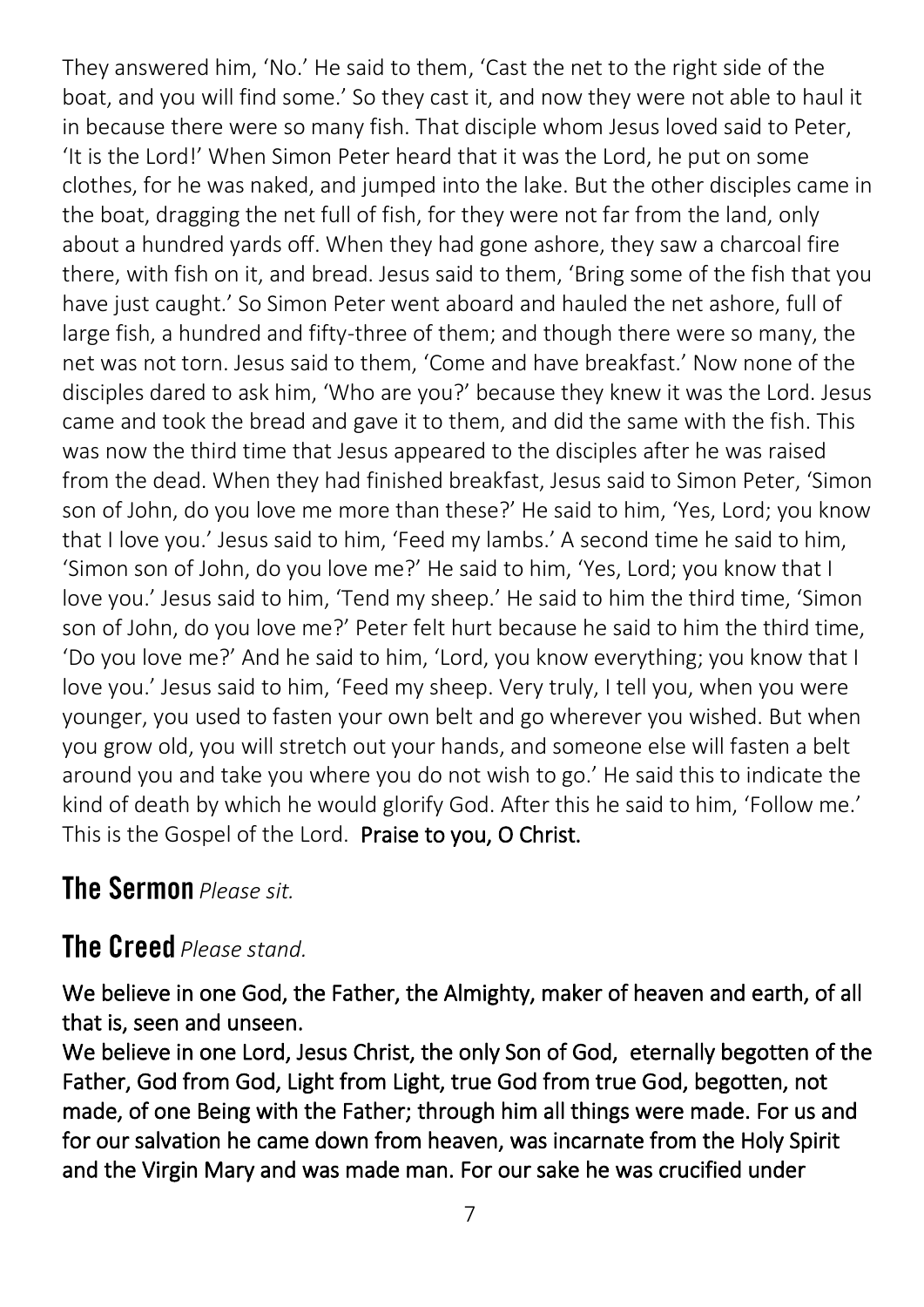Pontius Pilate; he suffered death and was buried. On the third day he rose again in accordance with the Scriptures; he ascended into heaven and is seated at the right hand of the Father. He will come again in glory to judge the living and the dead, and his kingdom will have no end.

We believe in the Holy Spirit, the Lord, the giver of life, who proceeds from the Father and the Son, who with the Father and the Son is worshipped and glorified, who has spoken through the prophets.

We believe in one holy catholic and apostolic Church. We acknowledge one baptism for the forgiveness of sins. We look for the resurrection of the dead, and the life of the world to come. Amen.

## **Prayers of Intercession** Please sit.

*This response is used* Lord, in your mercy hear our prayer.

*And at the end* Merciful Father, accept these prayers for the sake of your Son, our Saviour Jesus Christ. Amen.

#### **The Peace** Please stand.

The risen Christ came and stood among his disciples and said, 'Peace be with you.' Then were they glad when they saw the Lord. Alleluia.

The peace of the Lord be always with you and also with you *The deacon says* Let us offer one another a sign of peace. *We acknowledge one another with a sign of peace.* 

## **The Offertory Hymn** (T.NEH 103) *During this hymn a collection will be taken.*

Alleluia! Alleluia! Hearts to heaven and voices raise: sing to God a hymn of gladness, sing to God a hymn of praise: he who on the cross a victim for the world's salvation bled, Jesus Christ, the King of glory, now is risen from the dead.

2. Christ is risen, Christ the first-fruits of the holy harvest field, which will all its full abundance at his second coming yield; then the golden ears of harvest will their heads before him wave, ripened by his glorious sunshine, from the furrows of the grave.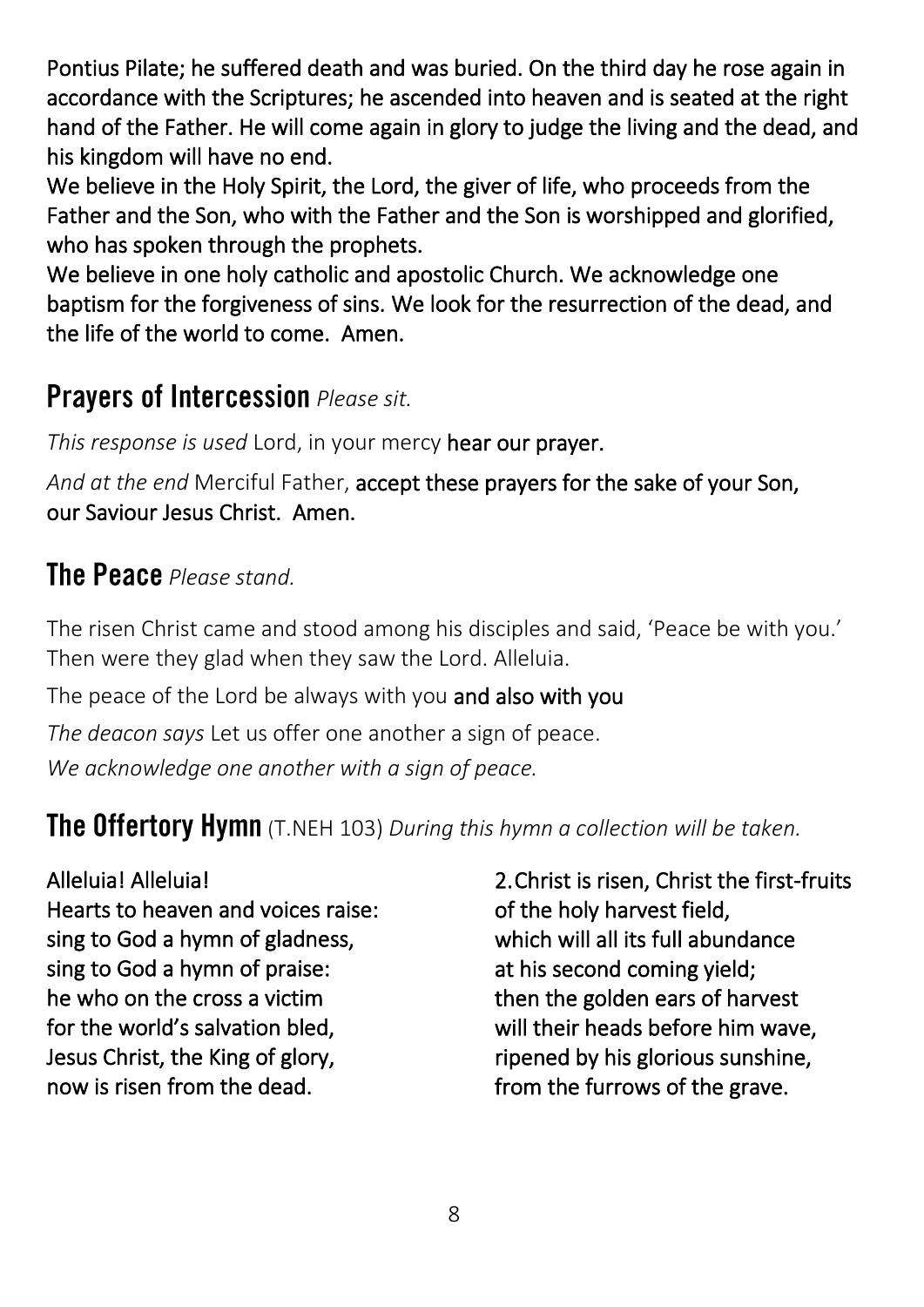3. Christ is risen, we are risen; shed upon us heavenly grace, rain, and dew, and gleams of glory from the brightness of thy face; so that we, with hearts in heaven, here on earth may fruitful be, and by angel hands be gathered, and be ever, Lord, with thee.

# The Prayer of Thanksgiving

4. Alleluia! Alleluia! Glory be to God on high; Alleluia to the Saviour, who has won the victory; Alleluia to the Spirit, fount of love and sanctity: Alleluia! Alleluia! to the blessed Trinity. C Wordsworth (1807-1885)

The Lord be with you. And also with you. Lift up your hearts. We lift them to the Lord. Let us give thanks to the Lord our God. It is right to give thanks and praise

It Is indeed right, our duty and our joy, always and everywhere to give you thanks, almighty and eternal Father, and in these days of Easter to celebrate with joyful hearts the memory of your wonderful works. For by the mystery of his passion Jesus Christ, your risen Son, has conquered the powers of death and hell and restored in men and women the image of your glory. He has placed them once more in paradise and opened them the gate of life eternal. And so, in the joy of this Passover, earth and heaven resound with gladness, while angels and archangels and the powers of all creation sing for ever the hymn of your glory:

*The choir sings* Holy, holy, holy Lord, God of power and might, heaven and earth are full of your glory. Hosanna in the highest.

*The priest continues* How wonderful the work of your hands, O Lord. As a mother tenderly gathers her children, you embraced a people as your own. When they turned away and rebelled your love remained steadfast. From them you raised up Jesus our Saviour, born of Mary, to be the living bread, in whom all our hungers are satisfied. He offered his life for sinners, and with a love stronger than death he opened wide his arms on the cross. On the night before he died, he came to supper with his friends and, taking bread, he gave you thanks. He broke it and gave it to them, saying: Take, eat; this is my body which is given for you; do this in remembrance of me.

At the end of supper, taking the cup of wine, he gave you thanks, and said: Drink this, all of you; this is my blood of the new covenant, which is shed for you and for many for the forgiveness of sins. Do this, as often as you drink it, in remembrance of me.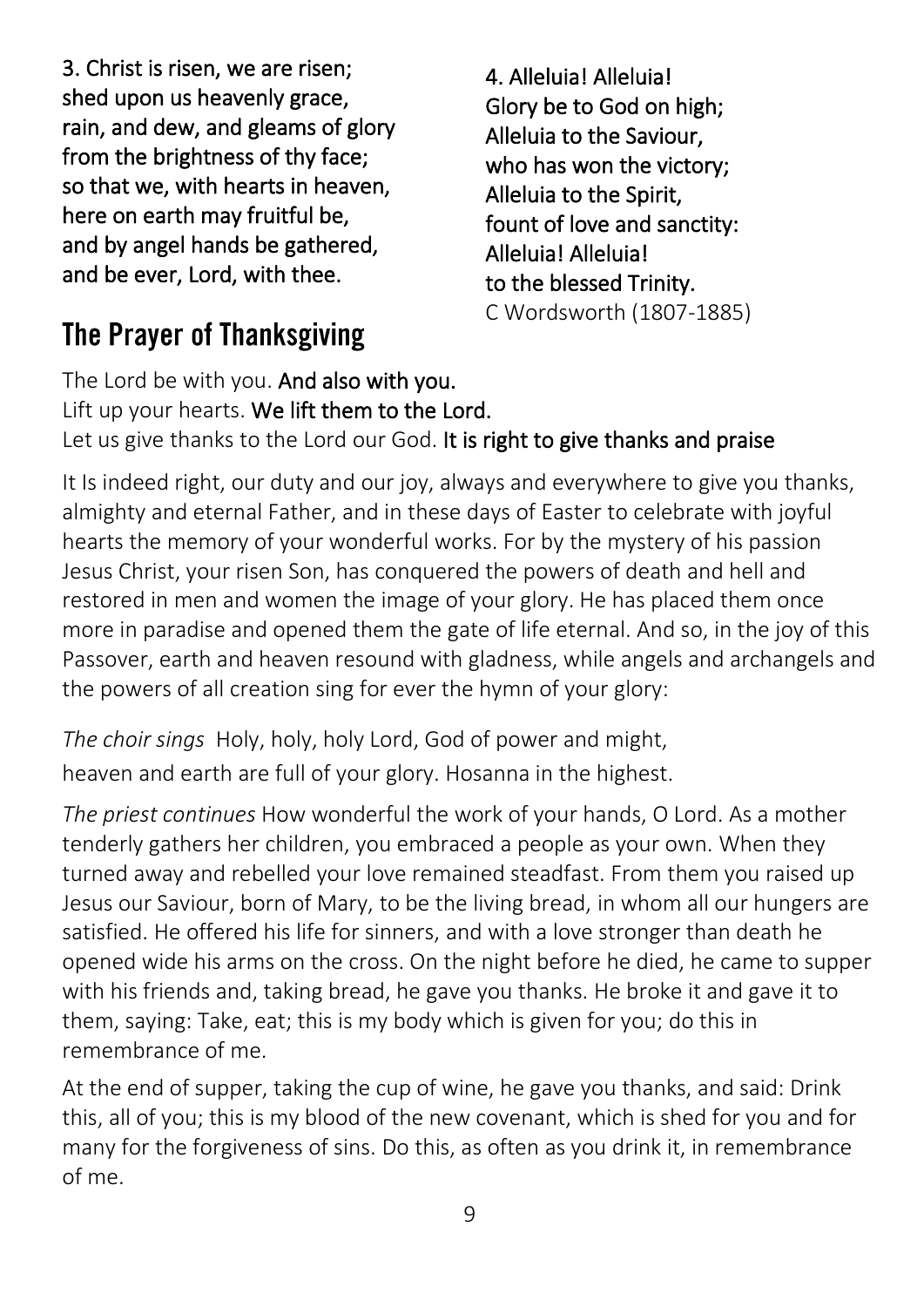#### *The deacon says* This is the mystery of faith Christ has died: Christ is risen: Christ will come again.

Father, we plead with confidence his sacrifice made once for all upon the cross; we remember his dying and rising in glory, and we rejoice that he intercedes for us at your right hand. Pour out your Holy Spirit as we bring before you these gifts of your creation; may they be for us the body and blood of your dear Son. As we eat and drink these holy things in your presence, form us in the likeness of Christ, and build us into a living temple to your glory. Remember, Lord, your Church in every land. Reveal her unity, guard her faith, and preserve her in peace. Bring us at the last with all the saints to the vision of that eternal splendour for which you have created us; through Jesus Christ, our Lord, by whom, with whom, and in whom, with all who stand before you in earth and heaven, we worship you, Father almighty, in songs of everlasting praise:

Blessing and honour and glory and power be yours for ever and ever. Amen.

**The Lord's Prayer** We pray together in our preferred version or language.

Gathering our prayers and praises into one, let us pray as our Saviour taught us:

Our Father, who art in heaven, hallowed be thy name; thy kingdom come; thy will be done; on earth as it is in heaven. Give us this day our daily bread. And forgive us our trespasses, as we forgive those who trespass against us. And lead us not into temptation; but deliver us from evil. For thine is the kingdom, the power and the glory, for ever and ever. Amen.

# The Breaking of the Bread

We break this bread to share in the body of Christ. Though we are many, we are one body, because we all share in one bread.

#### **The Agnus Dei** Please sit. The choir sings

Jesus, Lamb of God, have mercy on us. Jesus, bearer of our sins, have mercy on us. Jesus, redeemer of the world, grant us peace.

#### **The Giving of Communion** The congregation are invited to receive communion.

Jesus is the Lamb of God who takes away the sin of the world. Blessed are those who are called to his supper.

#### Lord, I am not worthy to receive you, but only say the word, and I shall be healed.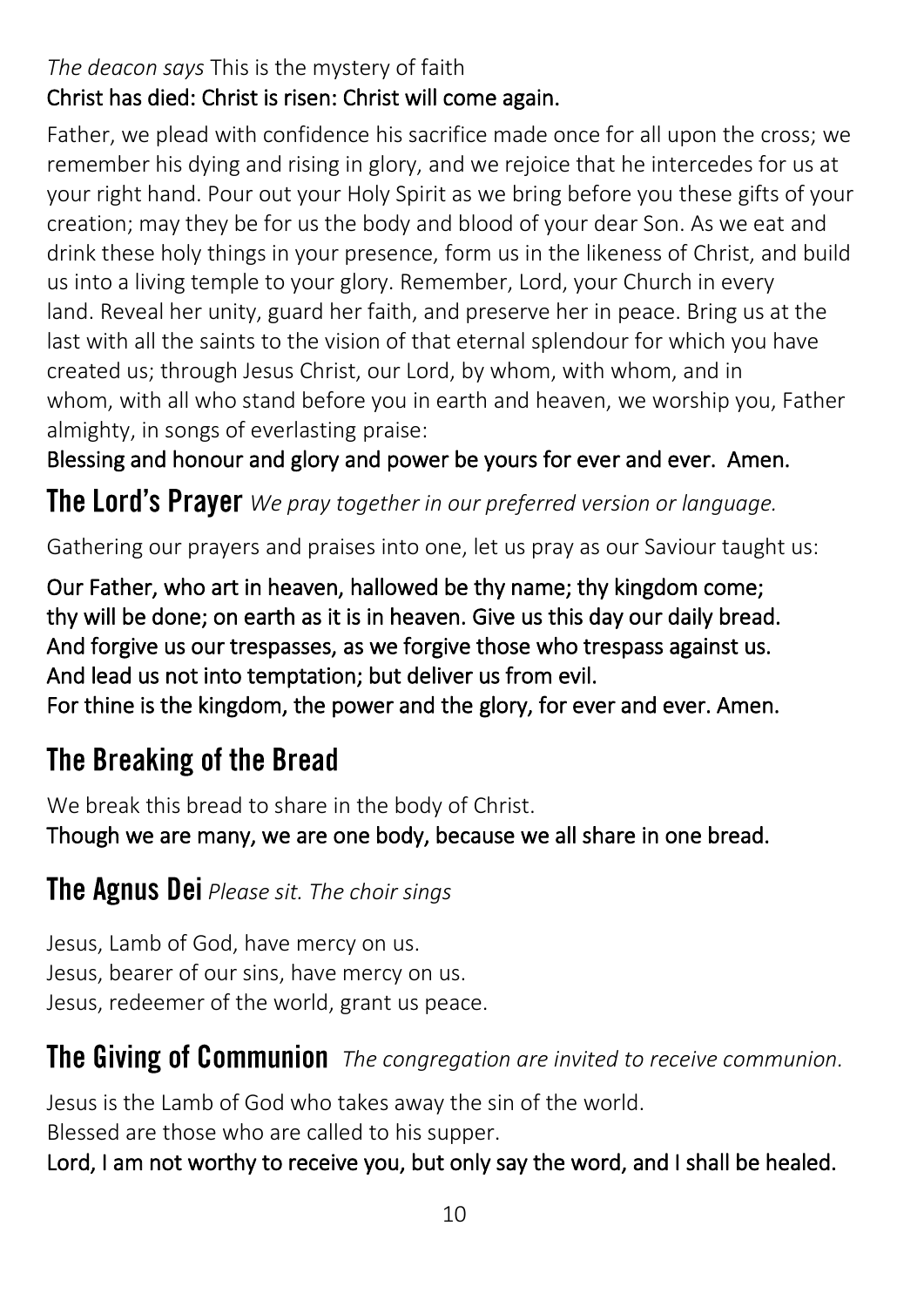*The priest and people receive communion. We welcome communicant members of all Christian denominations to receive communion. If you would prefer to receive a blessing, please carry this booklet with you. Gluten-free hosts are available, please indicate this to the president, green cards are available from the sidespeople for this purpose.* 

#### **Communion Anthem** *The choir sings Lead me, Lord* (Wesley)

Lead me, Lord, lead me in thy righteousness, make thy way plain before my face. For it is thou, Lord, thou, Lord only, that makest me dwell in safety.

#### **Communion Hymn** (307) We remain seated

Sweet Sacrament divine, hid in thine earthly home, lo, round thy lowly shrine, with suppliant hearts we come; Jesus, to thee our voice we raise in songs of love and heartfelt praise: sweet Sacrament divine. Ī

2. Sweet Sacrament of peace, dear home for every heart, where restless yearnings cease and sorrows all depart; there in thine ear all trustfully we tell our tale of misery: sweet Sacrament of peace.

3. Sweet Sacrament of rest, ark from the ocean's roar, within thy shelter blest soon may we reach the shore; save us, for still the tempest raves, save, lest we sink beneath the waves: sweet Sacrament of rest.

4. Sweet Sacrament divine, earth's light and jubilee, in thy far depths doth shine thy Godhead's majesty; Sweet light, so shine on us, we pray, that earthly joys may fade away: sweet Sacrament divine. Francis Stanfield (1835-1914)

#### **Prayer After Communion** The president prays

Living God, your Son made himself known to his disciples in the breaking of bread: open the eyes of our faith, that we may see him in all his redeeming work; who is alive and reigns, now and for ever. Amen